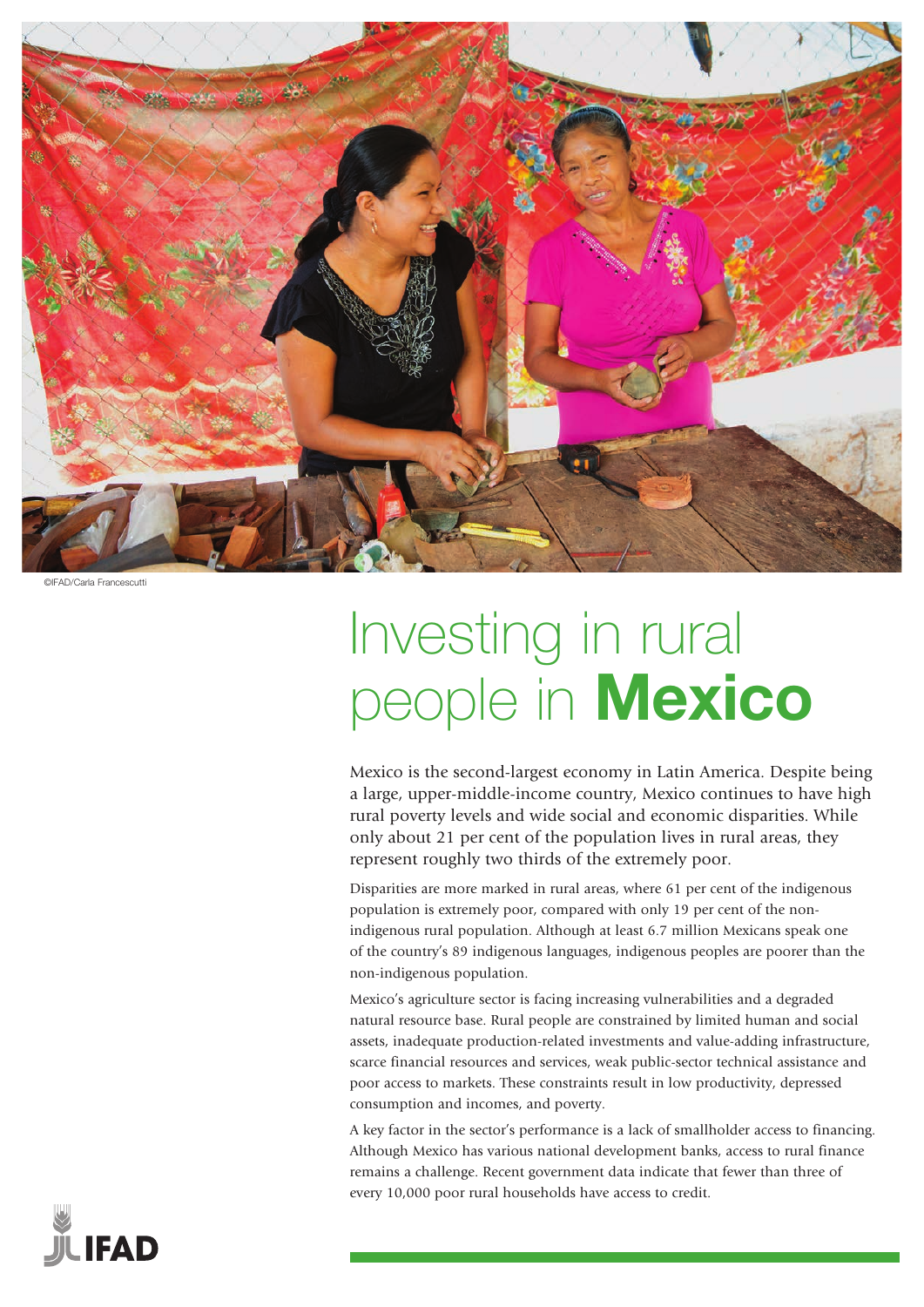

Mexico is a middleto high-income country with the second-largest economy in Latin America and

the Caribbean

Crops that are key to the smallholder economy, such as coffee and seasonal white corn, are frequently exposed to shocks such as climate-related events or market imperfections. The country also faces vulnerability to climate-related disasters exacerbated by inappropriate agricultural practices.

## Eradicating rural poverty in Mexico

In 2015, approximately 21 per cent of the population lived in rural areas of the country. According to the National Council for Evaluation of Social Development Policy (CONEVAL), in Mexico the poverty indicator is multidimensional, including income level, access to food, quality and access to housing, access to basic services, educational lag, access to health, access to social rights and access to social security.

The CONEVAL 2016 record indicates that 43.6 per cent of the population (53.4 million) lived in poverty, an improvement compared to 46.3 per cent in 2014. The percentage of the population living in poverty declined, however, the index is higher than in 2012 (53.3 million) and 2014 (52.8 million). Extreme poverty shows a significant improvement, dropping from 9.5 per cent in 2014 (11.4 million) to 7.6 per cent (9.4 million) in 2016.

In rural contexts, poverty reaches 40.8 per cent and extreme poverty reaches 17.4 per cent. In Mexico, there are more than 5.3 million rural economic units, of which 3.9 million (representing 72.6 per cent of the total) are characterized by subsistence or limited market links, organizational problems, lack of access to finance and net income of less than 17 thousand pesos (approximately US\$ 919).

In 2016, 36.4 per cent of the women lived in conditions of poverty and 7.7 per cent in extreme poverty. Specifically in the case of indigenous women, the same trend was observed but more acute, 40.1 per cent% living in poverty and 45.0 per cent in conditions of extreme poverty.

## IFAD's strategy in Mexico

According to the RB-COSOP 2014-2018 for Mexico, IFAD's strategy gives priority to climate change – with special emphasis on adaptation strategies for smallholders – and to activities that support economic opportunities for indigenous peoples, rural young people, and poor rural households headed by women.

In its efforts to reduce poverty, IFAD addresses the slow productivity growth in agriculture and the smallholder and farmer (campesino) sector, the slow progress on reducing rural poverty and food insecurity among rural households, and the regressive public spending on agriculture and poor quality of the fraction invested in smallholders and campesinos.

Key activities include:

- Helping smallholders and campesinos significantly increase their productivity by strengthening their assets, organizational and other capacities, and increasing their access to goods and services markets, and to public services; and
- Contributing to the Government's efforts to make public spending on smallholders and campesinos more efficient and equitable, particularly with regard to coordination, design, service quality and relevance, impact and sustainability over time, beneficiaries' organizational capacity, social participation and transparency, and synergies with social policy.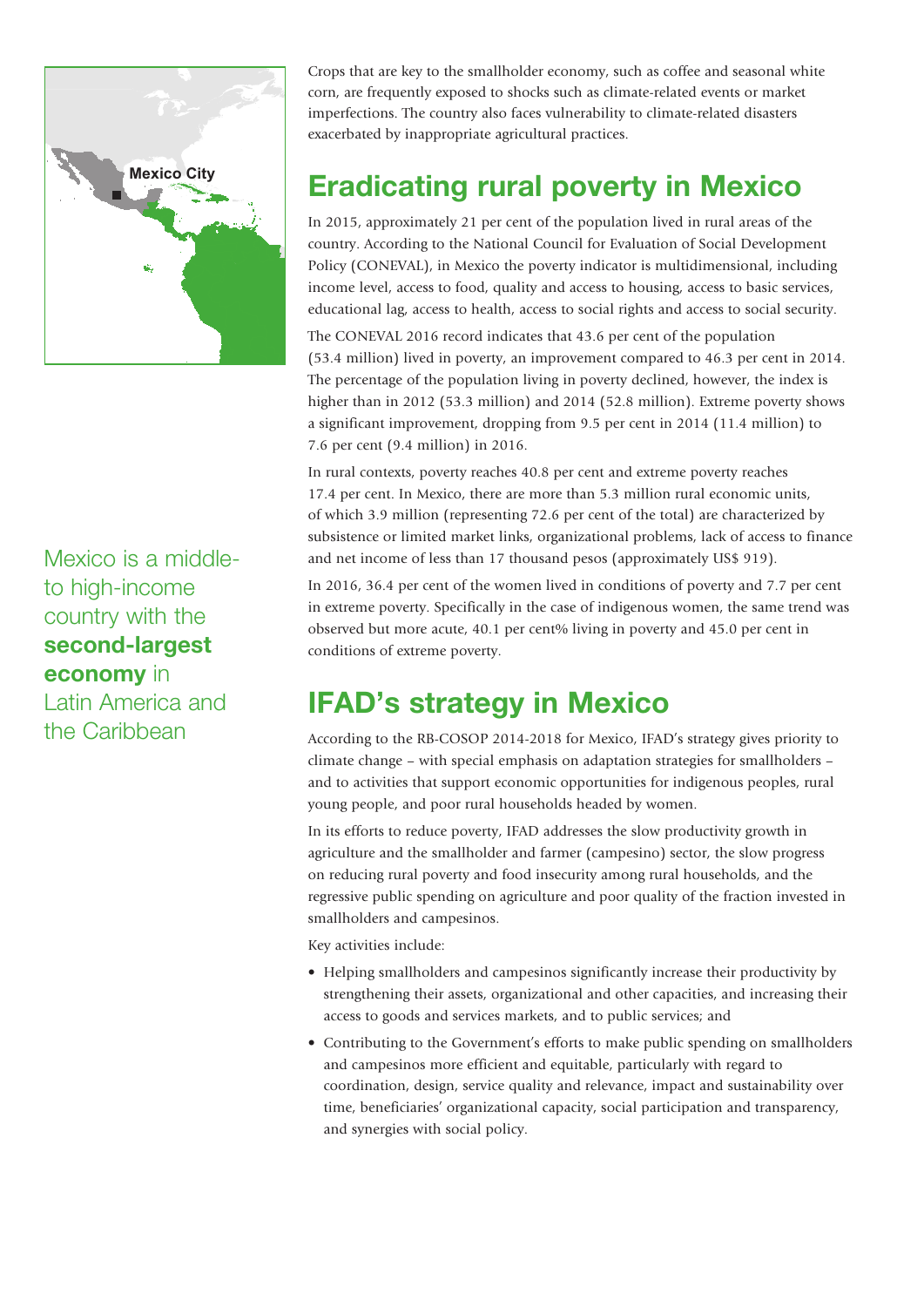# Ongoing operations

#### Semi-arid region Development Project (PRODESZA)

The project is implemented through the National Forestry Commission (CONAFOR) in municipalities of 13 federal entities – three from the Mixteca region (Guerrero, Puebla and Oaxaca) and 10 from the semi-arid North region (Baja California, Baja California Sur, Chihuahua, Coahuila, Durango, Hidalgo, Nuevo Leon, San Luis Potosi, Sonora and Zacatecas).

The project's objective is to increase the income and employment of the indigenous and rural population in the semi-arid areas of the North and Mixteca regions by strengthening the social fabric through their organization for rural businesses in the forest regions. The project is aimed at low-income indigenous and rural populations in the municipalities identified in semi-arid zones of the North and Mixteca regions, which are members of: (i) ejidos and communities; (ii) participatory groups of common interest (ejidatarios/comuneros, avecindados, young, women and people without land rights); (iii) smallholders; and (iv) associations of producers: groups legally constituted as companies of rural production, cooperative societies, corporations dedicated to agriculture, forestry and extraction activities, among others.

The project activities seek to build and strengthen organizations for the economic purposes of beneficiaries; improve the capacities of leaders of organizations and groups of common interest, women and youth, for social and business management; improve sustainable production through the rehabilitation of natural resources, water harvesting and the adoption of new technologies; and develop value chains that make it possible to achieve the project's greatest impact for rural microenterprises. The project benefits 20,000 households.

#### Rural Productive Inclusion Project (PROINPRO)

The Rural Productive Inclusion Project aims to combine social protection programmes with the productive inclusion initiative and is currently implemented in 26 municipalities of the Mexican states of Guerrero, Hidalgo and Zacatecas. Approximately 12,800 families are expected to benefit from this intervention. The project facilitates the access of PROSPERA beneficiaries – the country's largest conditional cash transfer program – to other Government programmes, allowing them to develop their own productive initiatives, thus ensuring a stable source of income and enabling them to improve their living conditions.



A key factor in the agricultural sector's performance is a lack of access by smallholders to financing